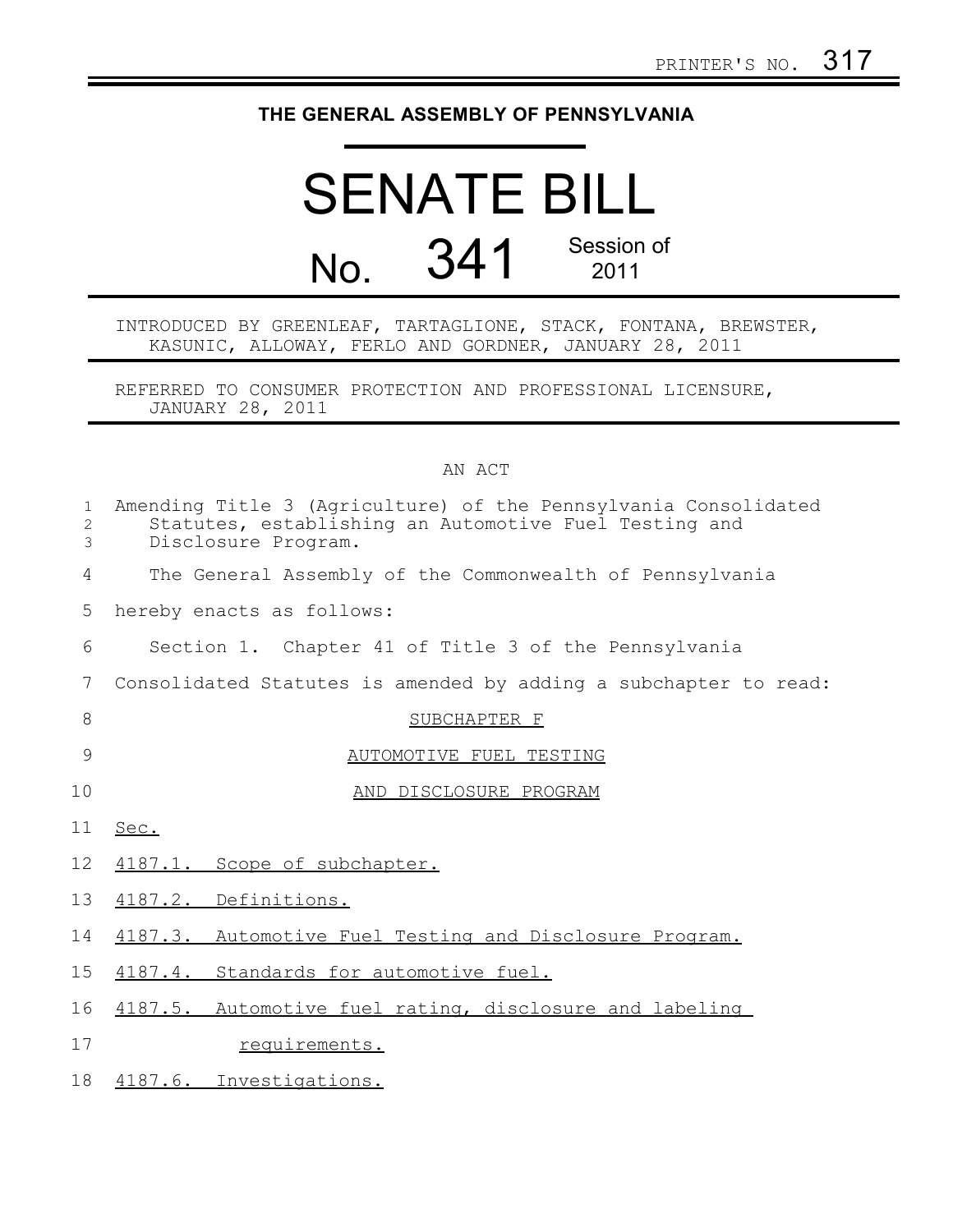|  | 4187.7. Violations and penalties. |  |
|--|-----------------------------------|--|
|  |                                   |  |

4187.8. Annual report. 2

§ 4187.1. Scope of subchapter. 3

This subchapter relates to automotive fuel testing and 4

disclosure. 5

§ 4187.2. Definitions. 6

The following words and phrases when used in this subchapter 7

shall have the meanings given to them in this section unless the 8

context clearly indicates otherwise: 9

"American Society for Testing and Materials International" or 10

"ASTM." The international voluntary consensus standards 11

organization formed for the development of standards on 12

characteristics and performance of materials, products, systems, 13

services and the promotion of related knowledge. 14

" Automotive fuel. " Any liquid or gaseous matter used for the 15

generation of power in an internal combustion engine. 16

" Automotive fuel rating. " For automotive spark-ignition 17

engine fuel, the octane rating or, for alternative liquid 18

automotive fuel, the commonly used name of the fuel with a 19

disclosure of the amount, expressed as a minimum percent by 20

volume, of the principal components of the fuel. 21

" Consumer. " A person who purchases automotive fuel for 22

purposes other than resale. 23

"Dispenser" or "dispensing system." A device designed to 24

measure and deliver automotive fuel into the fuel supply tank of 25

a motor vehicle. 26

" Distributor. " A person who receives automotive fuel in this 27

Commonwealth for storage and subsequent distribution to another 28

person other than the consumer. 29

" EPA. " The United States Environmental Protection Agency. 30

20110SB0341PN0317 - 2 -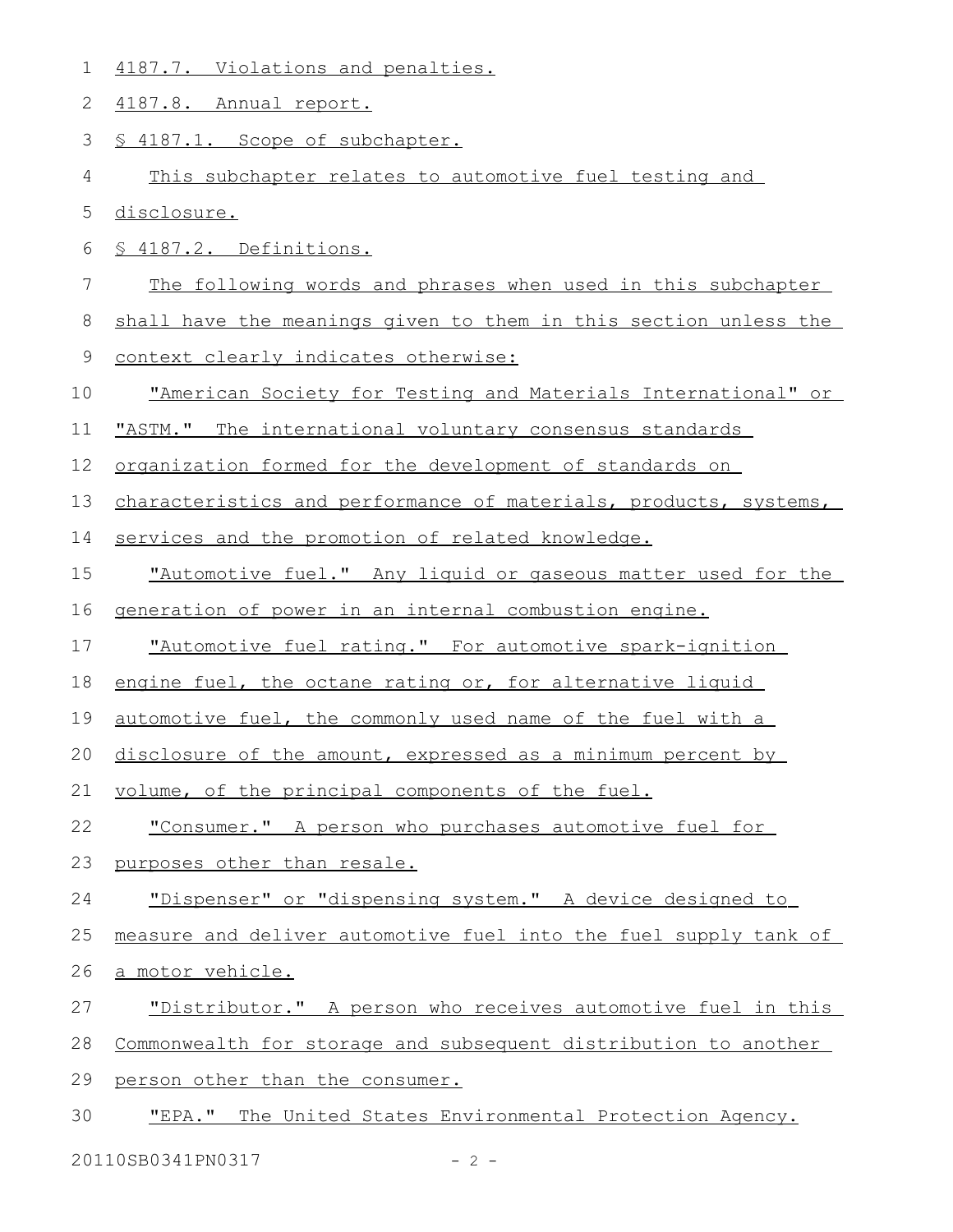| $\mathbf 1$ | "FTC." The United States Federal Trade Commission.              |
|-------------|-----------------------------------------------------------------|
| 2           | "Fueling dispensers." Individual fueling points, recognized     |
| 3           | by price and volume displays for a dispenser's points of sale.  |
| 4           | "Load rack terminals." A location where the commercial          |
| 5           | transfer of petroleum products at the wholesale level is        |
| 6           | conducted utilizing meters employed in the measurement of       |
| 7           | product delivered to a seller by a buyer.                       |
| 8           | <u>"Octane rating" or "octane number." The rating of the</u>    |
| $\mathsf 9$ | antiknock characteristics of a grade or type of automotive fuel |
| 10          | as determined by dividing by two the sum of the research octane |
| 11          | number plus the motor octane number unless another procedure is |
| 12          | determined by the Department of Agriculture to be more          |
| 13          | appropriate for the purposes of this subchapter.                |
| 14          | "Oxygenate." A substance which, when added to gasoline,         |
| 15          | increases the amount of oxygen in the gasoline blend.           |
| 16          | "Oxygenate blender." A person who owns, leases, operates,       |
| 17          | controls or supervises an oxygenate blending facility.          |
| 18          | "Oxygenate blending facility." A refinery, bulk terminal,       |
| 19          | bulk plant, other facility or truck or another place at which   |
| 20          | oxygenated gasoline is produced.                                |
| 21          | "Oxygenated gasoline." Gasoline which contains at least 2%      |
| 22          | oxygen by weight.                                               |
| 23          | "Producer." A person who purchases component elements and       |
| 24          | blends them to produce automotive fuel.                         |
| 25          | "Program." The Automotive Fuel Testing and Disclosure           |
| 26          | Program.                                                        |
| 27          | "Refiner." A person engaged in the manufacture, production      |
| 28          | or importation of automotive fuel.                              |
| 29          | "Reformulated gasoline." Any gasoline which is certified by     |
| 30          | the United States Environmental Protection Agency as complying  |
|             | 20110SB0341PN0317<br>$-3 -$                                     |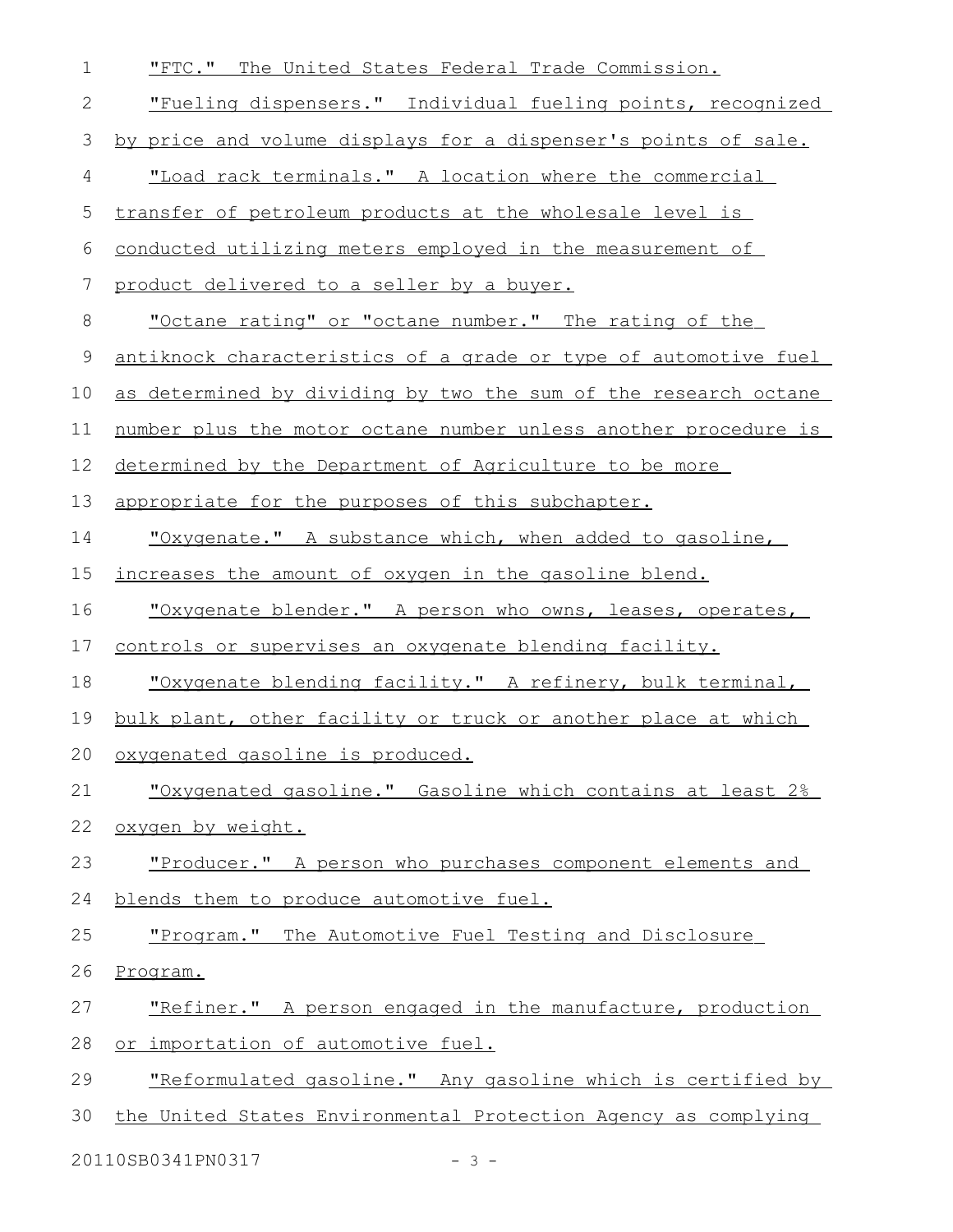| $\mathbf 1$ | with the requirements of 42 U.S.C. § 7545 (relating to            |
|-------------|-------------------------------------------------------------------|
| 2           | regulation of fuels) and any regulations promulgated under the    |
| 3           | Clean Air Act (69 Stat. 322, 42 U.S.C. § 7401 et seq.).           |
| 4           | <u>"Retailer." A person who sells automotive fuel to the</u>      |
| 5           | consumer.                                                         |
| 6           | \$ 4187.3. Automotive Fuel Testing and Disclosure Program.        |
| 7           | Establishment.--The department shall establish and<br>(a)         |
| 8           | implement the Automotive Fuel Testing and Disclosure Program.     |
| 9           | Program requirements. -- The program shall provide for the<br>(b) |
| 10          | annual testing of automotive fuel on a random, unannounced        |
| 11          | basis.                                                            |
| 12          | Duties of department. -- The department shall enforce the<br>(C)  |
| 13          | provisions of this subchapter and shall:                          |
| 14          | Take samples of automotive fuel wherever it is<br>(1)             |
| 15          | offered or exposed for sale or use or sold in this                |
| 16          | Commonwealth. No more than 10% of the automotive fuel             |
| 17          | dispensers may be tested. Testing shall be coordinated with       |
| 18          | the testing required for proper volumes of gasoline and shall     |
| 19          | be conducted using a hand-held, battery-powered, near-            |
| 20          | infrared (NIR) analyzer.                                          |
| 21          | (2) Inspect and test on a random, unannounced basis. If           |
| 22          | the octane level of the reading does not match the octane         |
| 23          | rating as displayed on the fueling dispenser, the automotive      |
| 24          | fuel sample shall be tested in accordance with the methods of     |
| 25          | the ASTM or other test methods adopted by the FTC under the       |
| 26          | Petroleum Marketing Practices Act (Public Law 95-297, 15          |
| 27          | U.S.C. § 2801 et seq.) to ensure that the motor fuel sample       |
| 28          | is in compliance with the motor fuel specifications of the        |
| 29          | ASTM.                                                             |
| 30          | Maintain records of all inspections.<br>(3)                       |

20110SB0341PN0317 - 4 -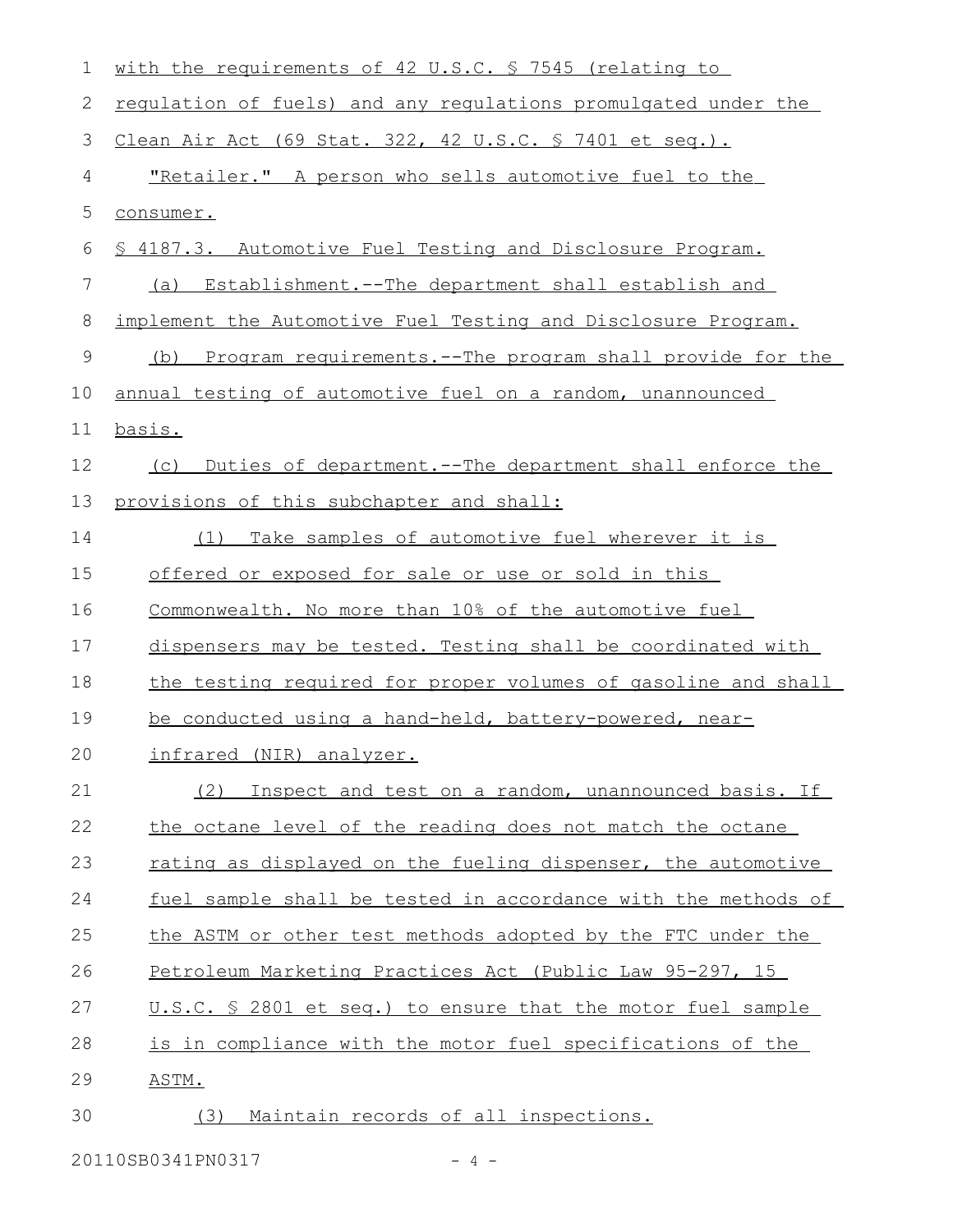| $\mathbf 1$ | Inspect the labeling of automotive fuel dispensers<br>(4)       |
|-------------|-----------------------------------------------------------------|
| 2           | and storage tanks at retail businesses or locations where the   |
| 3           | products are sold or offered or exposed for sale or use.        |
| 4           | (5)<br>Enter into contractual agreements with qualified         |
| 5           | <u>laboratories as a cost-saving measure for the purpose of</u> |
| 6           | analyzing automotive fuel samples, if the octane level of the   |
| 7           | automotive fuel is questioned.                                  |
| 8           | Promulgate regulations as necessary for the<br>(6)              |
| $\mathsf 9$ | enforcement and administration of this subchapter. All          |
| 10          | regulations adopted by the FTC under the Petroleum Marketing    |
| 11          | Practices Act to govern the certification, disclosure,          |
| 12          | posting and labeling of automotive fuel before, on or after     |
| 13          | the effective date of this section are adopted as requlations   |
| 14          | in this Commonwealth and shall remain in effect unless          |
| 15          | subsequently modified by requlations promulgated by the         |
| 16          | department.                                                     |
| 17          | (d) Sealers of weight and measures.--                           |
| 18          | The department may enter into agreements with any<br>(1)        |
| 19          | city or county for which a sealer has been appointed for the    |
| 20          | enforcement of provisions of this subchapter and of rules or    |
| 21          | requiations promulgated under this subchapter.                  |
| 22          | (2) The sealer of a city or county shall have the same          |
| 23          | authority and shall perform the same duties within the city     |
| 24          | or county as are granted to and imposed upon the department     |
| 25          | with respect to the inspection, testing and taking of           |
| 26          | automotive fuel samples.                                        |
| 27          | The agreement shall provide that any revenues<br>(3)            |
| 28          | generated pursuant to enforcement activities carried out by     |
| 29          | the sealer of the city or county shall be retained by the       |
| 30          | city or county.                                                 |
|             |                                                                 |

20110SB0341PN0317 - 5 -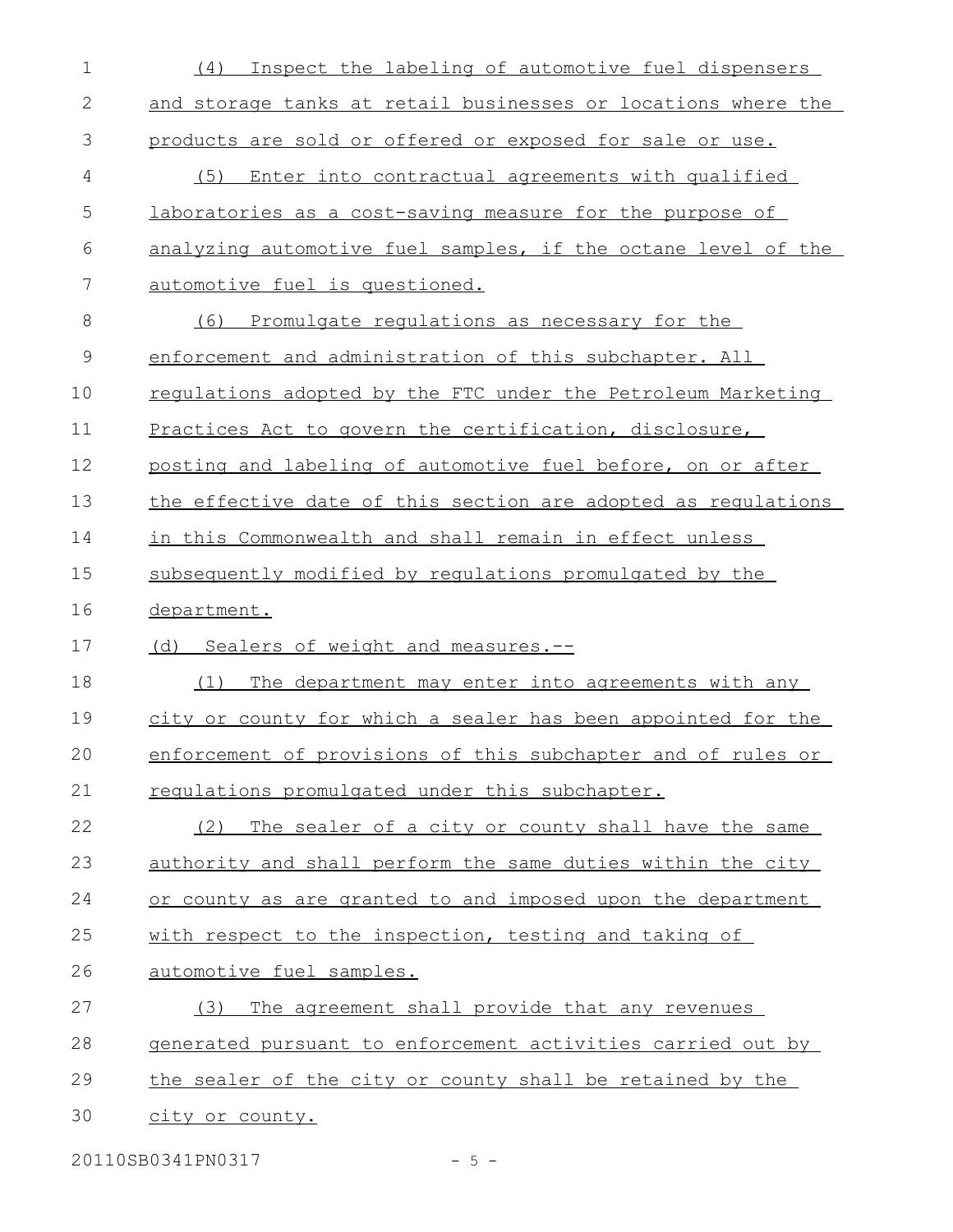|  |  | 1 § 4187.4. Standards for automotive fuel. |  |
|--|--|--------------------------------------------|--|
|  |  |                                            |  |

| 2  | Adoption of standards.--The department shall adopt the<br>(a)    |
|----|------------------------------------------------------------------|
| 3  | latest standards for automotive spark ignition engines based on  |
| 4  | the latest standards of the ASTM as determined by the FTC. The   |
| 5  | standards shall be published as a notice in the Pennsylvania     |
| 6  | Bulletin.                                                        |
| 7  | Automotive fuel.--Gasoline sold, offered or exposed for<br>(b)   |
| 8  | sale or stored or held for distribution in this Commonwealth     |
| 9  | shall comply with all of the following:                          |
| 10 | (1) ASTM specification D4814.                                    |
| 11 | (2)<br>Volatility requirements promulgated by the EPA under      |
| 12 | 40 CFR Pt. 80 (relating to regulation of fuels and fuel          |
| 13 | additives).                                                      |
| 14 | The Uniform Engine Fuels, Petroleum Products and<br>(3)          |
| 15 | Automotive Lubricants Requlation as adopted by the National      |
| 16 | Conference on Weights and Measures in the National Institute     |
| 17 | of Standards and Technology Handbook 130 and any supplements     |
| 18 | and revisions of the requlation.                                 |
| 19 | Records and compliance review.--Each distributor,<br>(C)         |
| 20 | producer or retailer who distributes, produces, transports,      |
| 21 | stores, sells or offers or exposes for sale automotive fuel in   |
| 22 | this Commonwealth shall maintain for one year original copies of |
| 23 | all bills, manifests, delivery tickets and invoices for the      |
| 24 | purpose of compliance review.                                    |
| 25 | \$ 4187.5. Automotive fuel rating, disclosure and labeling       |
| 26 | requirements.                                                    |
| 27 | Disclosure requirements.--Each distributor, producer or<br>(a)   |
| 28 | refiner who sells or offers or exposes for sale or delivers,     |
| 29 | distributes or produces automotive fuel in this Commonwealth     |
| 30 | shall provide, at the time of delivery, a bill, shipping         |
|    |                                                                  |

20110SB0341PN0317 - 6 -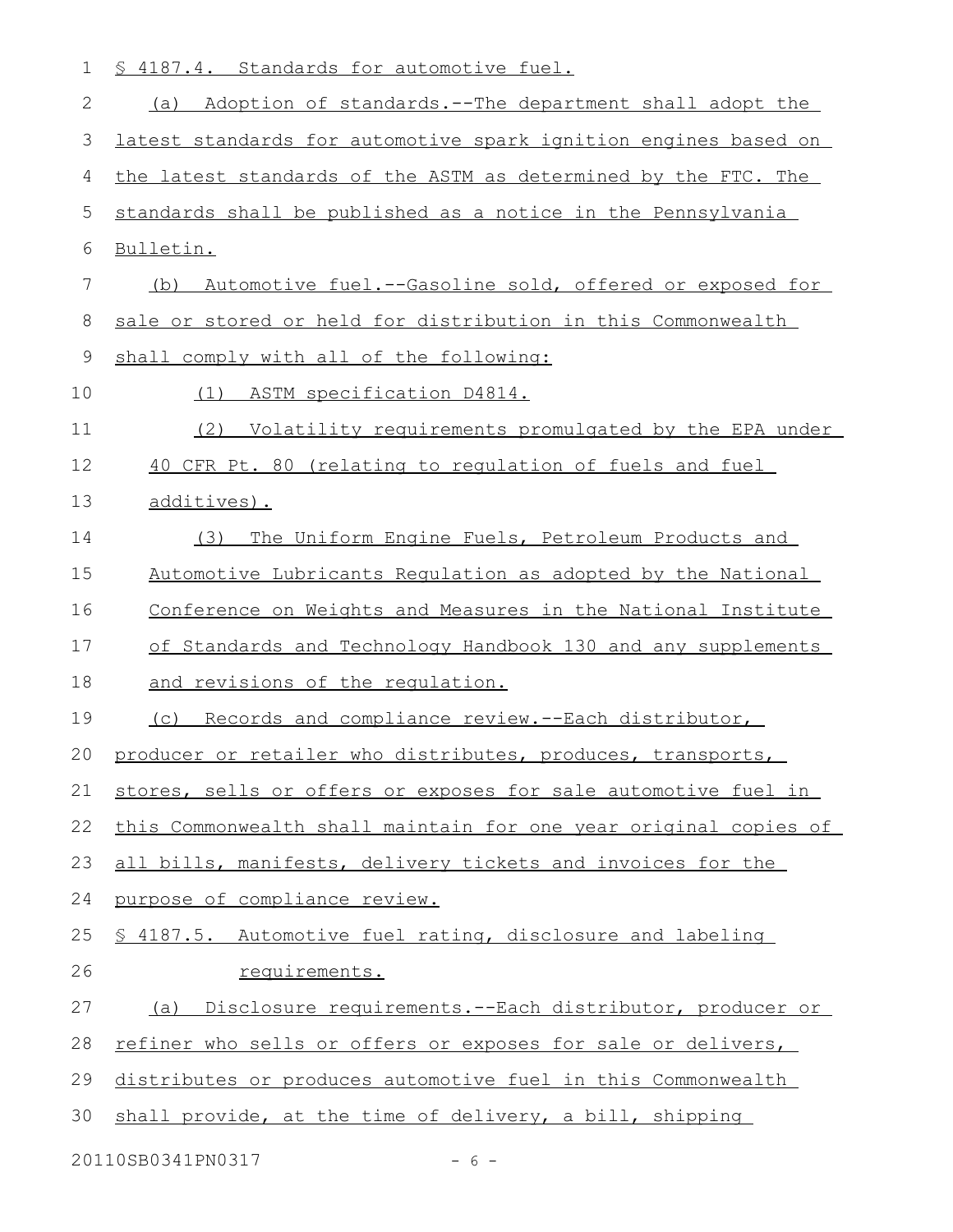| 1             | manifest or other type of written invoice to the person who        |
|---------------|--------------------------------------------------------------------|
| 2             | receives the automotive fuel. The bill, shipping manifest or       |
| 3             | other written invoice shall state the automotive fuel rating.      |
| 4             | (b) Posting and labeling requirements.--                           |
| 5             | Each retailer of automotive fuel in this<br>(1)                    |
| 6             | Commonwealth shall label in a clear and conspicuous manner         |
| 7             | each automotive fuel dispenser which is used to sell or offer      |
| 8             | or expose for sale automotive fuel, with the automotive fuel       |
| $\mathcal{G}$ | rating of the fuel, which shall be consistent with the             |
| 10            | automotive fuel rating certified to the retailer by the            |
| 11            | refiner or distributor, as the case may be.                        |
| 12            | In the case of gasoline which is blended with other<br>(2)         |
| 13            | gasoline by the retailer, the automotive fuel rating shall be      |
| 14            | the average, weighted by volume, of the octane rating              |
| 15            | certified to the retailer by the distributor or refiner for        |
| 16            | each gasoline in the blend or consistent with the lowest           |
| 17            | <u>octane rating for any gasoline in the blend as certified to</u> |
| 18            | the retailer by a refiner or distributor.                          |
| 19            | (c) Oxygenated gasoline labeling requirements.--A person who       |
| 20            | sells or offers or exposes oxygenated gasoline for sale shall      |
| 21            | clearly and conspicuously label the dispenser which is used to     |
| 22            | sell oxygenated gasoline at retail or to dispense oxygenated       |
| 23            | gasoline into the fuel supply tanks of motor vehicles with a       |
| 24            | notice stating that the gasoline is oxygenated.                    |
| 25            | Reformulated gasoline labeling requirements.--A person<br>(d)      |
| 26            | who sells or offers or exposes the reformulated gasoline for       |
| 27            | sale shall clearly and conspicuously label the dispenser which     |
| 28            | is used to sell reformulated gasoline at retail or to dispense     |
| 29            | reformulated gasoline into the fuel supply tanks of motor          |
| 30            | vehicles with a notice stating that the gasoline is                |
|               | 20110SB0341PN0317<br>$-7-$                                         |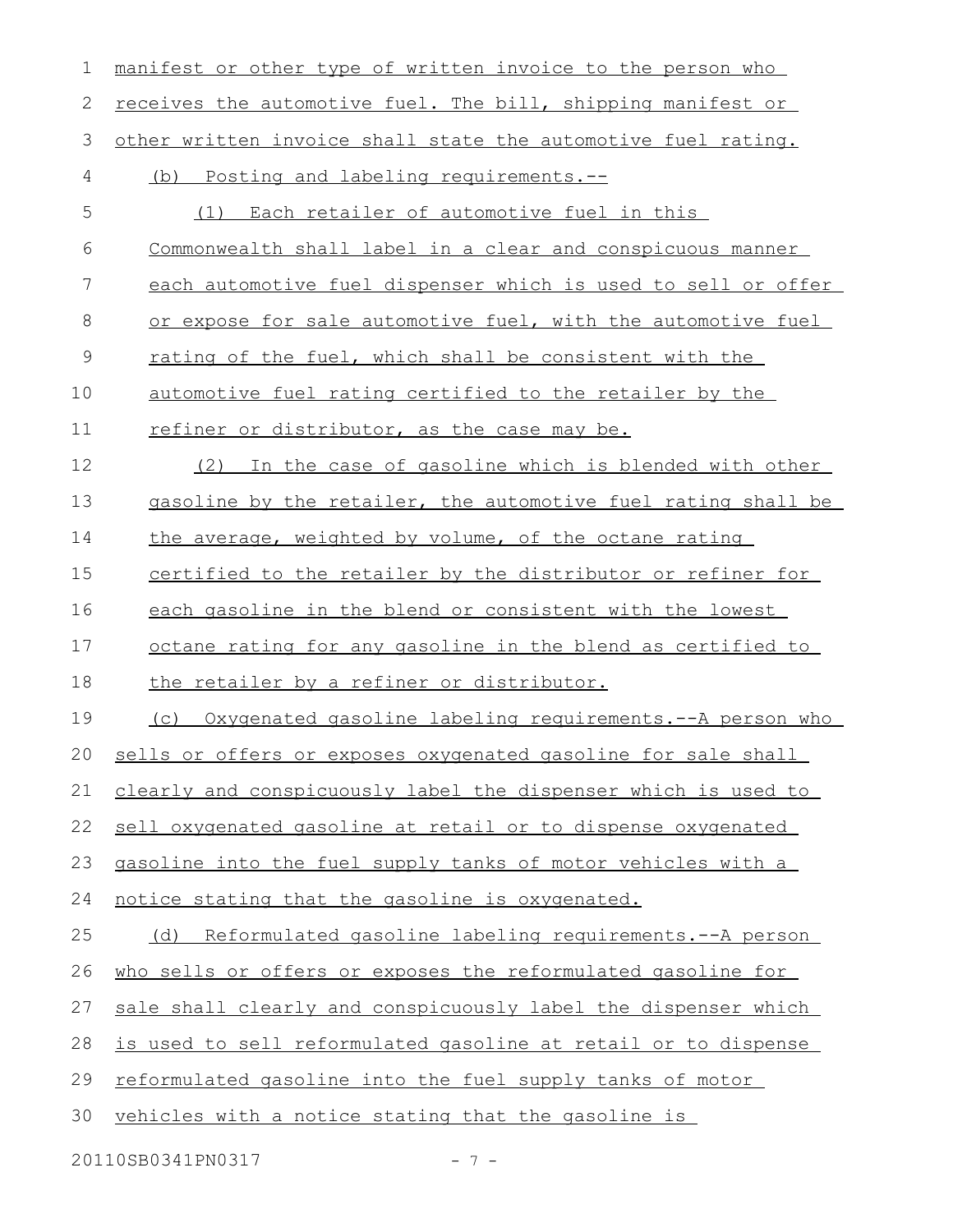reformulated. (e) Labeling tolerance.--Labeling shall be in accordance with specifications of the ASTM entitled "Specifications for Automotive Spark-Ignition Engine Fuel," designated D4814. § 4187.6. Investigations. (a) General rule.--The department may conduct investigations to determine compliance with this subchapter. Investigations shall be conducted in accordance with sections 4116 (relating to investigations) and 4120 (relating to police powers; right of entry and stoppage). Inspections may be performed during normal business hours and may include the collection and removal of samples for laboratory testing if the quality or reliability of the automotive fuel is questioned. (b) Entry upon premises.-- (1) The department may access the premises and records of any establishment where automotive fuel is stored, held, processed, distributed, offered or exposed for sale or sold in this Commonwealth to: (i) Inspect the automotive fuel in storage tanks and take samples from the tanks and the dispensing system connected to the storage tanks. The retailer or distributor may request a second sample to be taken by the inspector at the same time the initial sample is drawn. All costs of the second sample shall be paid by the retailer or distributor, as the case may be, making the request. If the request for a second sample is made by the retailer in accordance with procedures established through an agreement with the distributor, producer or refiner, all costs of drawing, handling and shipping the sample shall be borne by the distributor, producer or 1 2 3 4 5 6 7 8 9 10 11 12 13 14 15 16 17 18 19 20 21 22 23 24 25 26 27 28 29 30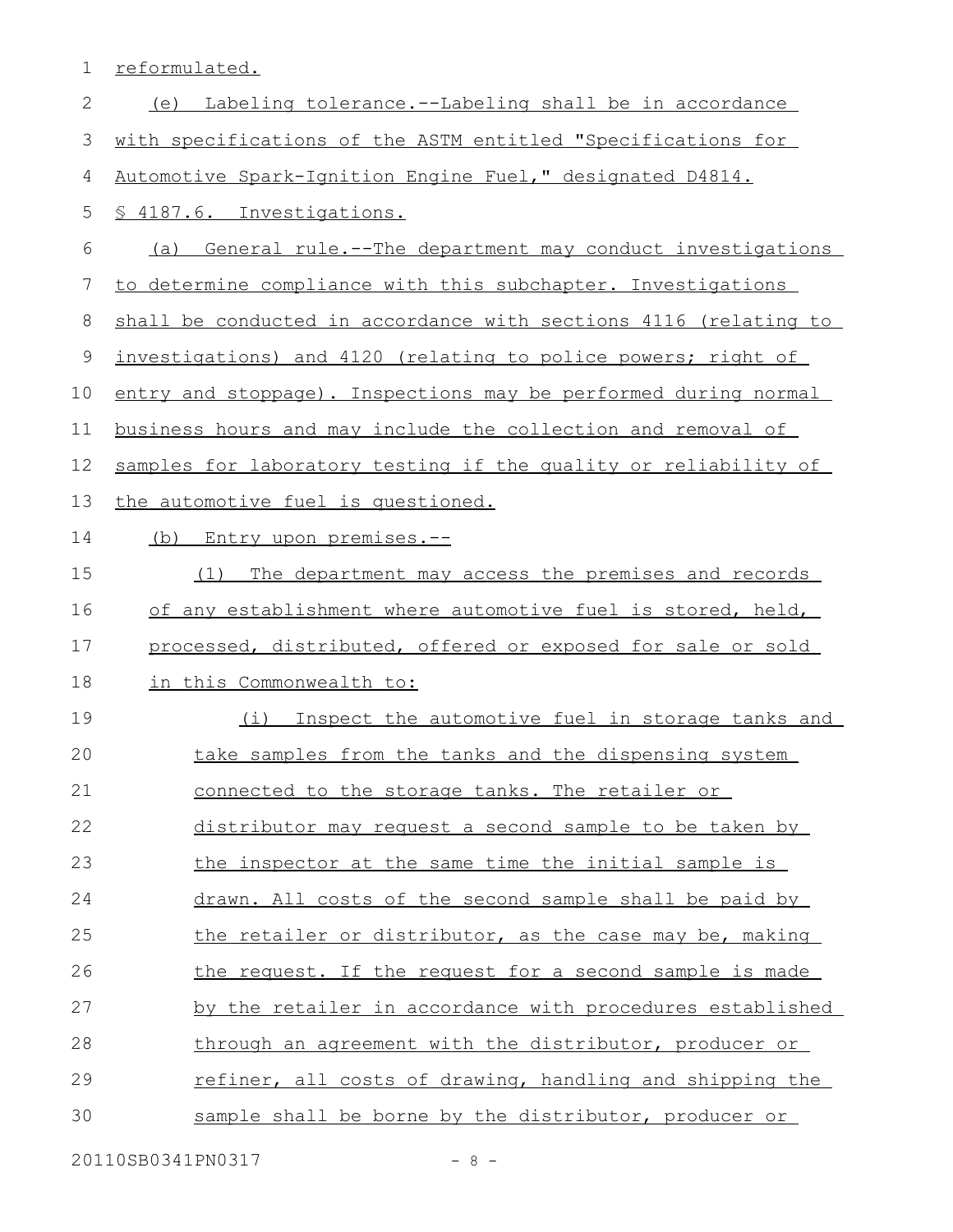| $\mathbf 1$   | refiner who supplied the automotive fuel to the retailer.        |
|---------------|------------------------------------------------------------------|
| $\mathbf{2}$  | If the request for a second sample is made by the                |
| 3             | distributor in accordance with procedures established            |
| 4             | through an agreement with the producer or refiner, all           |
| 5             | costs of drawing, handling and shipping the sample shall         |
| 6             | be borne by the producer or refiner who supplied the             |
| 7             | automotive fuel to the distributor.                              |
| 8             | (ii) Inspect automotive fuel dispensing systems and              |
| $\mathcal{G}$ | related equipment, oxygenate labels, reformulated labels         |
| 10            | and octane labels.                                               |
| 11            | (iii) Make copies of automotive fuel shipping,                   |
| 12            | <u>receiving and invoice documents and records to determine</u>  |
| 13            | compliance with sections 4187.4 (relating to standards           |
| 14            | for automotive fuel) and 4187.5 (relating to automotive          |
| 15            | fuel rating, disclosure and labeling requirements).              |
| 16            | (2)<br>The department shall limit inspections, compliance        |
| 17            | reviews and copying under this subsection to information and     |
| 18            | data relating to product quantity, quality, oxygen content,      |
| 19            | octane, source and other information as may be reasonably        |
| 20            | requested.                                                       |
| 21            | (c) Remedies.--If the department determines that an              |
| 22            | automotive fuel sample does not conform with the standards set   |
| 23            | forth in section 4187.4 or that a label displayed on a           |
| 24            | dispensing system, storage tank or other dispensing device does  |
| 25            | not conform with the requirements of section 4187.5, the         |
| 26            | department may initiate any or all of the following actions to   |
| 27            | prohibit sale of the nonconforming automotive fuel or to         |
| 28            | prohibit the use of the nonconforming dispensing system, storage |
| 29            | tank or other dispensing device:                                 |
| 30            | (1) Reject and mark as rejected the dispensing system,           |
|               |                                                                  |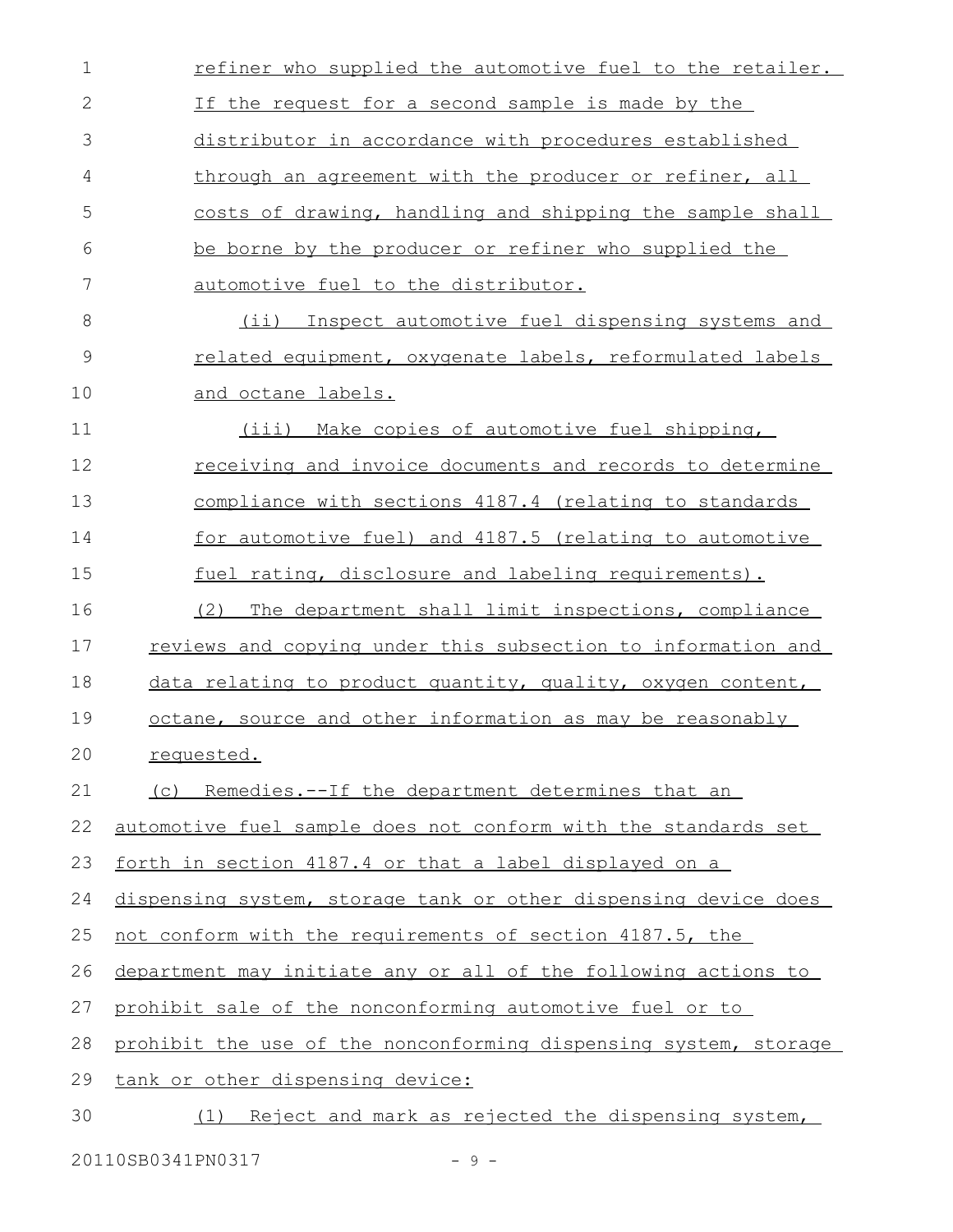| $\mathbf 1$  | storage tank or other dispensing device from which the sample |
|--------------|---------------------------------------------------------------|
| $\mathbf{2}$ | was obtained or on which the nonconforming label is attached. |
| 3            | Seal and mark as sealed the storage tanks from which<br>(2)   |
| 4            | the sample was drawn or the nonconforming label attached.     |
| 5            | Initiate criminal proceedings under section<br>(3)            |
| 6            | 4187.7(d) (relating to violations and penalties).             |
| 7            | (4)<br>Issue a citation.                                      |
| 8            | (5)<br>Issue a stop-sale notice under subsection (d).         |
| 9            | Advise the retailer or distributor that the<br>(6)            |
| 10           | automotive fuel must be blended with another automotive fuel  |
| 11           | to bring it into compliance, provided that the product does   |
| 12           | not endanger public health or safety or adversely affect the  |
| 13           | emissions characteristics of the motor vehicles in which it   |
| 14           | is used.                                                      |
| 15           | Issue a written warning directing the retailer or<br>(7)      |
| 16           | distributor to correct the nonconforming label.               |
| 17           | (d) Stop-sale notice.--                                       |
| 18           | The department may immediately seize and seal, in<br>(1)      |
| 19           | order to prevent further sales, any dispensing system,        |
| 20           | storage tank or other dispensing device from which automotive |
| 21           | fuel is sold or offered or exposed for sale in violation of   |
| 22           | the provisions of this subchapter and to issue a stop-sale    |
| 23           | notice to the retailer or distributor if the department has   |
| 24           | reason to believe the retailer or distributor willfully or    |
| 25           | intentionally violated this subchapter or the regulations     |
| 26           | promulgated in accordance with this subchapter.               |
| 27           | (2)<br>No automotive fuel subject to a stop-sale notice may   |
| 28           | be sold, exposed, offered for sale or transported unless the  |
| 29           | retailer or distributor has received approval from the        |
| 30           | department.                                                   |
|              |                                                               |

20110SB0341PN0317 - 10 -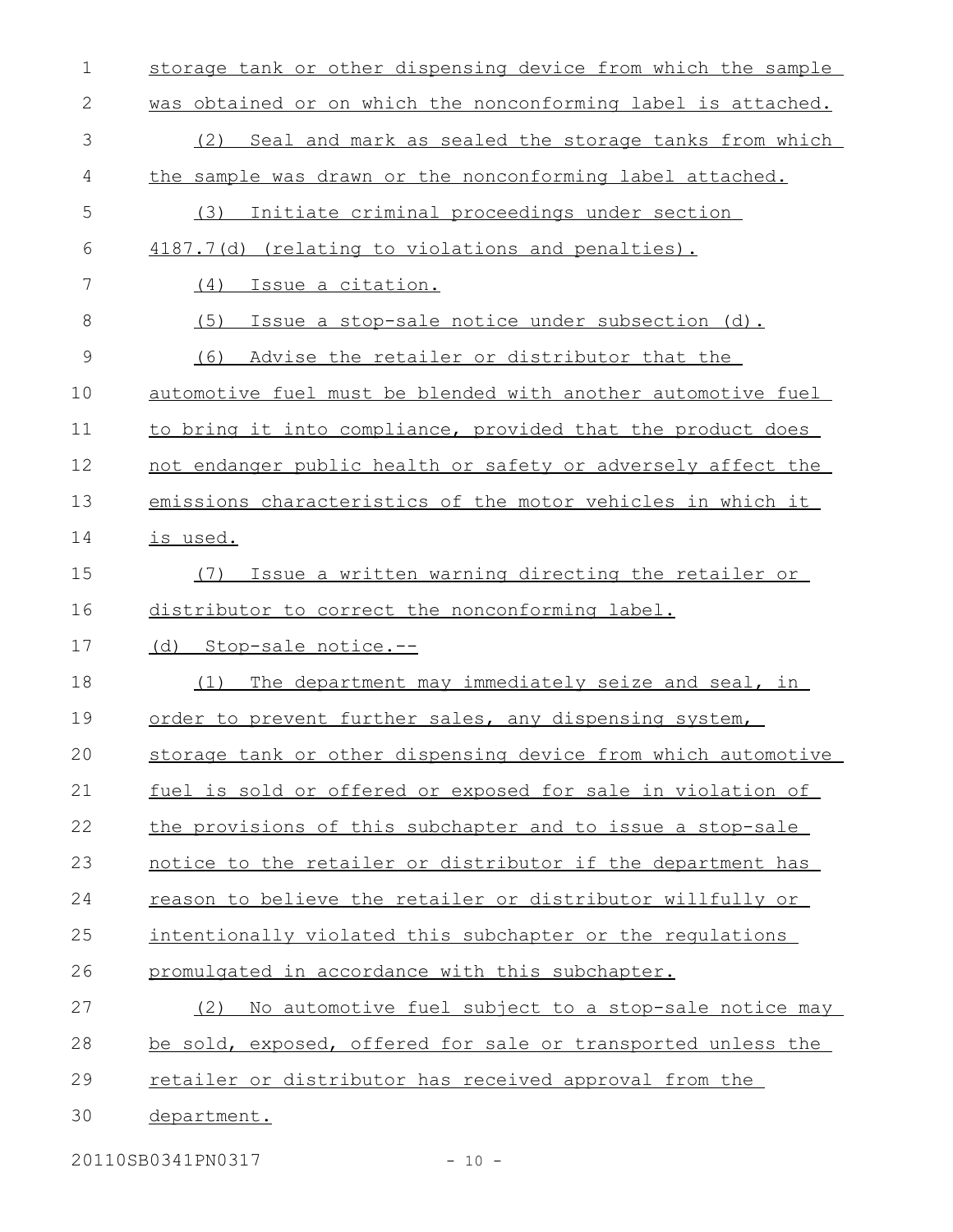| $\mathbf 1$ | No automotive fuel which has been seized and sealed<br>(3)       |
|-------------|------------------------------------------------------------------|
| 2           | by the department for violation of section 4187.4 or 4187.5      |
| 3           | may be offered or exposed for sale until the department has      |
| 4           | been fully satisfied that the automotive fuel has been           |
| 5           | blended, refined or properly labeled to meet the requirements    |
| 6           | of this subchapter and the retailer or distributor has been      |
| 7           | notified of the department's decision to permit the sale or      |
| 8           | relabeling of the fuel.                                          |
| 9           | (e) Posting of stop-sale notice.--The department shall post,     |
| 10          | in a conspicuous place on the premises where a dispensing        |
| 11          | system, storage tank or other dispensing device has been sealed, |
| 12          | a notice stating that sealing has taken place and warning that   |
| 13          | it shall be unlawful to break, mutilate or destroy the seal or   |
| 14          | to remove the contents of the dispensing system, storage tank or |
| 15          | other dispensing device without the approval of the department.  |
| 16          | (f) Notice required to remove seal.--                            |
| 17          | (1) A retailer, distributor or producer who owns an              |
| 18          | automotive fuel dispensing system, storage tank or other         |
| 19          | dispensing device which has been sealed by the department        |
| 20          | shall obtain the approval of the department before the fuel      |
| 21          | is removed or a proper label attached.                           |
| 22          | (2) A written notice of any corrective action taken              |
| 23          | shall be submitted to the department within three working        |
| 24          | <u>days.</u>                                                     |
| 25          | The department may reinspect the automotive fuel<br>(3)          |
| 26          | dispensing system, storage tank or other dispensing device to    |
| 27          | determine compliance. The retailer, distributor, producer or     |
| 28          | refiner that owns the system or device which has been sealed     |
| 29          | shall provide documentation of the corrective action taken,      |
| 30          | including any applicable shipping papers or bills of lading      |
|             |                                                                  |

20110SB0341PN0317 - 11 -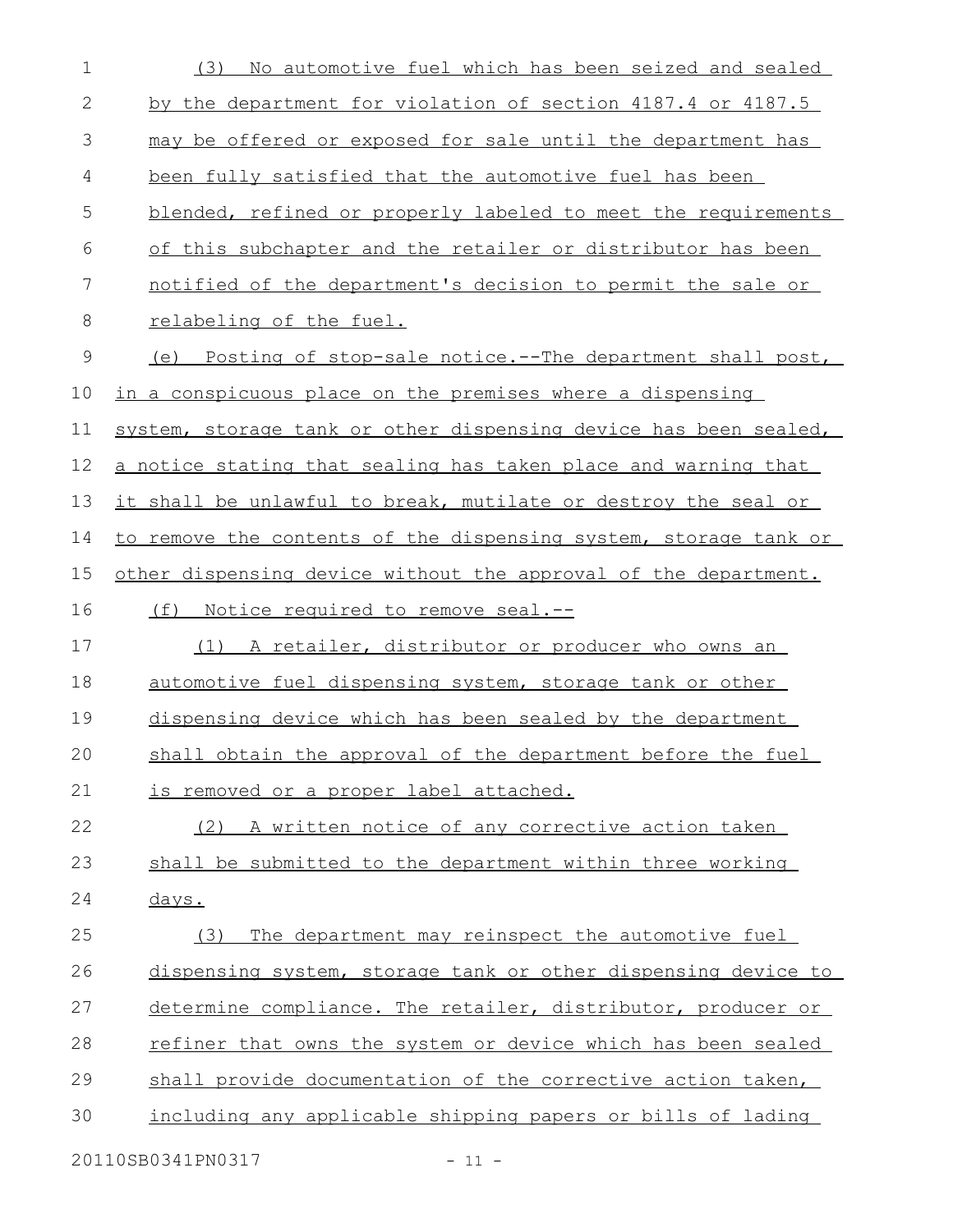| $\mathbf 1$  | showing the disposal or final disposition of the automotive         |
|--------------|---------------------------------------------------------------------|
| $\mathbf{2}$ | fuel and any other information necessary to permit the              |
| 3            | department to audit and confirm that the corrective action          |
| 4            | was as previously approved by the department.                       |
| 5            | No retailer, distributor, producer or refiner may<br>(4)            |
| 6            | remove a seal, except when given specific approval by the           |
| 7            | department.                                                         |
| 8            | § 4187.7. Violations and penalties.                                 |
| 9            | <u>Retail violations.--The department may assess a civil</u><br>(a) |
| 10           | penalty of not more than \$5,000 upon a retailer who sells or       |
| 11           | offers or exposes for sale automotive fuel from any dispensing      |
| 12           | system, storage tank or other dispensing device which has not       |
| 13           | been labeled in accordance with the provisions of this              |
| 14           | subchapter, or who sells or offers or exposes for sale any          |
| 15           | automotive fuel which does not meet or exceed the required          |
| 16           | standards for the automotive fuel rating displayed on the label     |
| 17           | attached to the dispensing system, storage tank or other            |
| 18           | dispensing device, or who sells or offers or exposes for sale       |
| 19           | automotive fuel which has been contaminated.                        |
| 20           | (b) Distributor, producer or refiner violations.--The               |
| 21           | department may assess a civil penalty of not more than \$5,000      |
| 22           | upon a distributor, producer or refiner who sells or offers or      |
| 23           | exposes for sale automotive fuel which does not meet the            |
| 24           | automotive fuel rating certified by the distributor, producer or    |
| 25           | refiner or who sells or offers or exposes for sale automotive       |
| 26           | fuel which does not meet the requirements of section 4187.4         |
| 27           | <u>(relating to standards for automotive fuel).</u>                 |
| 28           | Knowledge of deceptive practice. -- In addition to any<br>(C)       |
| 29           | civil penalty imposed for violations of subsection (a) or (b),      |
| 30           | the department may assess a distributor, producer, refiner or       |
|              |                                                                     |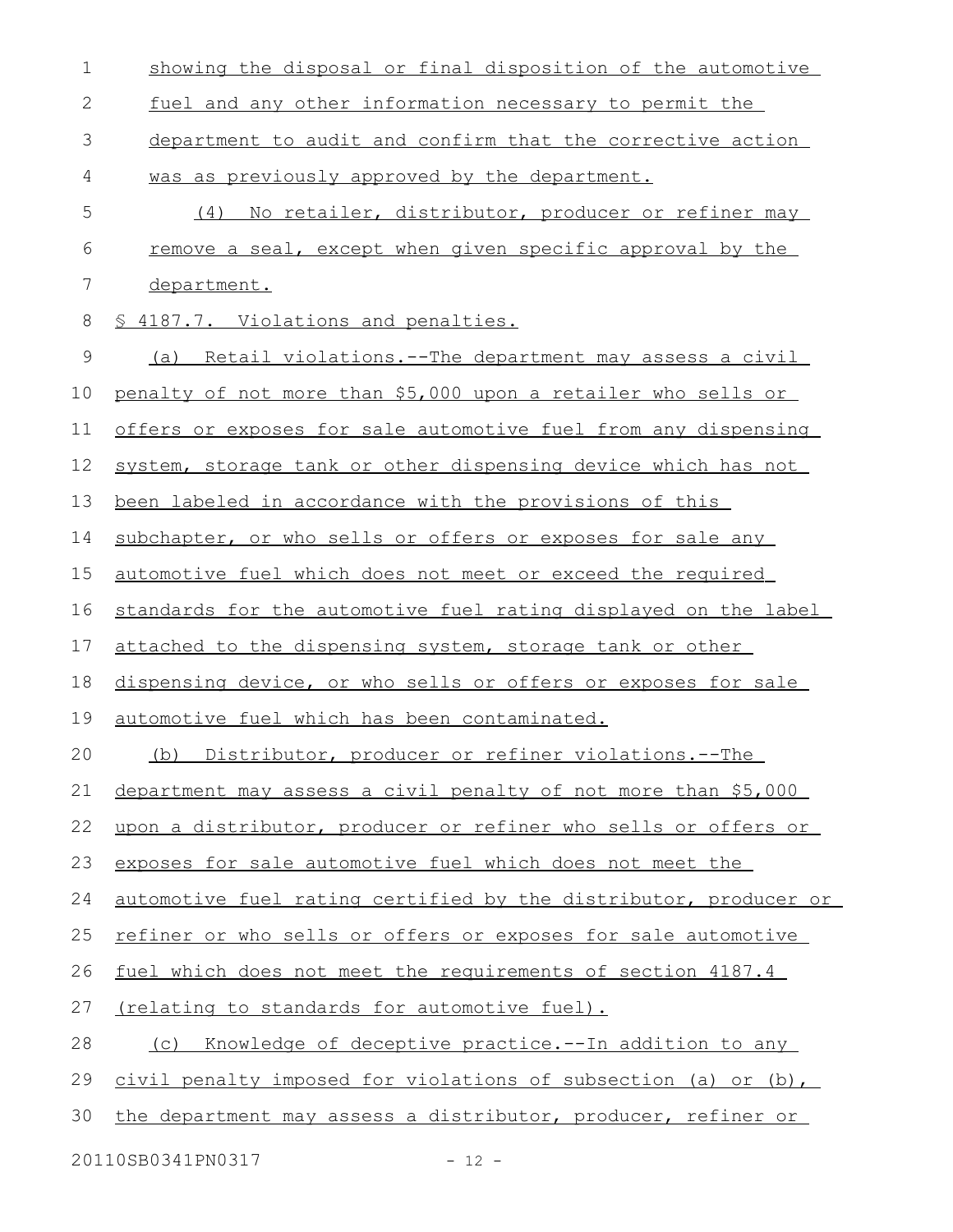| 1             | retailer with an additional civil penalty equal to:              |
|---------------|------------------------------------------------------------------|
| $\mathbf{2}$  | (1) the difference between the price per gallon charged          |
| $\mathcal{S}$ | to the consumer for the automotive fuel in question and the      |
| 4             | price per gallon charged to the consumer for the lowest          |
| 5             | octane grade at the retail dispensing facility at the time of    |
| 6             | the violation; and                                               |
| 7             | multiplied by the capacity of the storage tank from<br>(2)       |
| 8             | which the product in question was dispensed;                     |
| $\mathsf 9$   | if the distributor, producer, refiner or retailer violates any   |
| 10            | provisions of this subchapter with actual knowledge that the act |
| 11            | or practice underlying the violation is unfair or deceptive.     |
| 12            | (d) Repeat violations.--In addition to any civil penalty         |
| 13            | assessed in accordance with the provisions of this section, the  |
| 14            | department may initiate criminal proceedings for a second or     |
| 15            | subsequent violation of sections 4187.4 and 4187.5 (relating to  |
| 16            | automotive fuel rating, disclosure and labeling requirements). A |
| 17            | second or subsequent violation shall constitute a misdemeanor of |
| 18            | the third degree.                                                |
| 19            | (e) Removal of seals.--The department may assess a civil         |
|               | 20 penalty of not less than \$1,000 nor more than \$5,000 on any |
| 21            | person, other than a person designated by the department, who:   |
| 22            | (1) breaks, mutilates or destroys any seal placed upon a         |
| 23            | dispensing system, storage tank or other dispensing device       |
| 24            | used to deliver or store automotive fuel;                        |
| 25            | removes automotive fuel from a dispensing system,<br>(2)         |
| 26            | storage tank or other dispensing device which has been           |
| 27            | sealed; or                                                       |
| 28            | (3) defaces or removes a posted notice of sealing.               |
| 29            | (f)<br>Hearings.--No civil penalty shall be assessed under this  |
| 30            | section unless the person charged has been given notice and      |
|               |                                                                  |

20110SB0341PN0317 - 13 -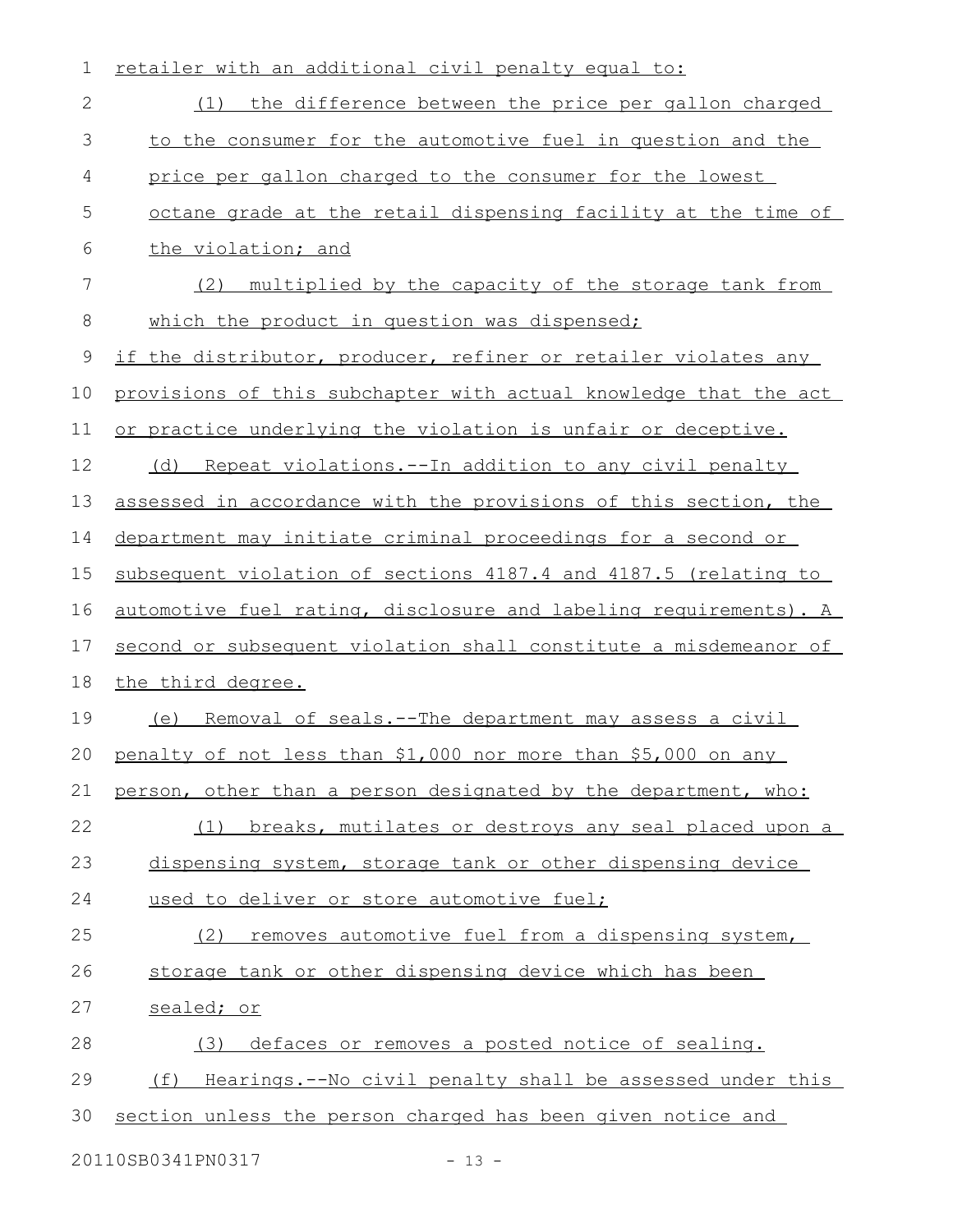| 1  | opportunity for hearing in accordance with 2 Pa.C.S. (relating     |
|----|--------------------------------------------------------------------|
| 2  | to administrative law and procedure).                              |
| 3  | (q) Innocent sellers exemption.--The department shall not          |
| 4  | impose a civil penalty for a violation of subsection (a)           |
| 5  | regarding labeling if the retailer labeled the dispensing          |
| 6  | system, storage tank or other dispensing device in reasonable      |
| 7  | reliance on documentation provided by the distributor, producer    |
| 8  | or refiner certifying the standards for automotive fuel rating.    |
| 9  | (h) Private action by retailer.--If a retailer unknowingly         |
| 10 | and without deception sells or offers or exposes for sale          |
| 11 | automotive fuel which does not conform with the provisions of      |
| 12 | this subchapter, the distributor, producer, oxygenate blender or   |
| 13 | refiner, as the case may be, of the nonconforming automotive       |
| 14 | fuel shall be liable in damages to the retailer for any            |
| 15 | ascertainable loss of money or property.                           |
| 16 | (i) Acts or practices constituting unfair trade.--It shall         |
| 17 | be an unfair method of competition and an unfair or deceptive      |
| 18 | act or practice in or affecting trade and commerce in this         |
| 19 | <u>Commonwealth within the meaning of section 3 of the act of</u>  |
|    | 20 December 17, 1968 (P.L.1224, No.387), known as the Unfair Trade |
| 21 | Practices and Consumer Protection Law, for any retailer,           |
| 22 | producer, distributor, oxygenate blender or refiner to violate     |
| 23 | the provisions of this subchapter or any requlations promulgated   |
| 24 | under this subchapter.                                             |
| 25 | § 4187.8. Annual report.                                           |
| 26 | The department shall file an annual report with the                |
| 27 | Transportation Committee of the Senate and the Transportation      |
| 28 | Committee of the House of Representatives. The report shall        |
| 29 | summarize the details and impact of the program for the year       |
| 30 | being reported. The department shall file the report no later      |
|    |                                                                    |

20110SB0341PN0317 - 14 -